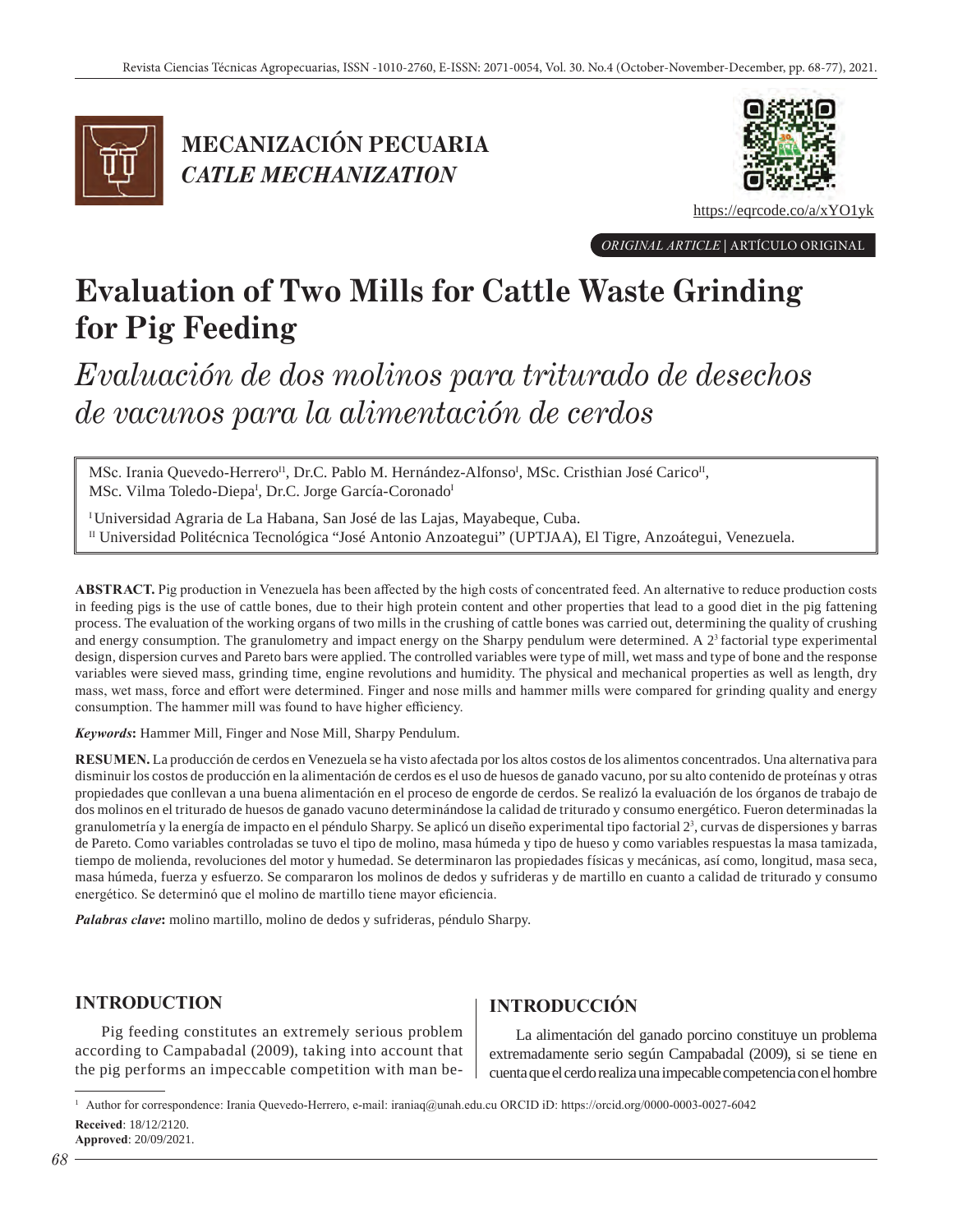cause its traditional diet consists of cereals and other products for human consumption and since its requirements of proteins are 5 to 8 times higher than those in man (Iglesias & Soto, 1987; Martinez, 2011). Due to the increase in food needs in the population in terms of eggs, meat and milk, it is desired that the nutrition of farm animals not only depend on plant sources but also on animal by-products (BPFA-ICA, 2020; FAO e IFIF, 2016; Keene *et al.*, 2005; Uribe *et al.*, 2011). Poultry and pig industries are the main consumers of meat and bone meal (Hamilton and Kirstein, 1996). To obtain a quality food, it is necessary to observe a series of zootechnical requirements that must be taken into account when submitting a material to the grinding process, mainly in relation to the size of the particle (Buitrago *et al.*, 2004; Careeta, 2013; Covenin 1882-83: 83, 1983; Parra & Portilla, 1987). A feasible method for obtaining these flours is through the use of mills (Martínez, 2007; 2009; Paneque, 1988; Paneque *et al.*, 2018) Villa Clara, Cuba","publisher":"Universidad Central de las Villas (UCLV. For this reason, the present work aims to evaluate the working regimes of hammer mills and fingers and nose mills during the obtaining of cattle bone meal of zootechnical quality for feeding pigs, with rational use of electrical energy.

#### **MATERIALS AND METHODS**

Two types of bones, scapula and femur, were selected as raw materials, since they meet the geometric conditions to guarantee their dimensioning more reliably and the hammer mill and the finger and nose mill were used (Chirino, 1980; Castillo, 2011). The bones came from two small meat industries in the area (Bodegón el Destete and Bodegón Doña África), located in the city of El Tigre, Anzoátegui State, Venezuela.

The physical and mechanical properties of the bones to be considered in the evaluation of the working organs of the mills were:

- **a) Physical properties:** humidity, mass, length, diameter and density.
- **b) Mechanical properties:** energy absorbed on impact (force and effort).

The grinding procedure was carried out in the Workshop of Warehouse 4, belonging to the UPTJAA's National Mechanics Training Program (PNF-Mechanics), which has an area of 1,500 m<sup>2</sup>, which is equipped with machines and equipment necessary for teaching.

In the tests carried out with scapula and femur bones, the experimental conditions were considered, taking different photographic images, with their respective dimensions in order to characterize:

- a) Natural condition, in which the scapula bones are white, with solid shape and almost trapezoidal geometry and the femur bones are light white and with elongated hollow cylindrical shape and a soft moist mass inside.
- b) Chopped condition (pieces of approximately between 10 and 12 cm).

debido a que su alimentación tradicional consiste en cereales y otros productos de consumo humano y que desde el punto de vista proteico sus requerimientos son de 5 a 8 veces superior que en el hombre. (Iglesias & Soto, 1987; Martínez, 2011). Debido al incremento de las necesidades alimentarías en la población en cuanto a huevo, carne y leche, se quiere que la nutrición de los animales de explotación, no solo dependa de fuentes vegetales sino también de subproductos de animales (BPFA-ICA, 2020; FAO e IFIF, 2016; Keene *et al.*, 2005; Uribe *etal.*, 2011). Las industrias avícola y porcina son los principales consumidores de harina de carne y hueso (Hamilton y Kirstein, 1996). Para obtener un alimento de calidad es necesario observar una serie de exigencias zootécnicas que deben tenerse presentes a la hora de someter un material al proceso de trituración, fundamentalmente en lo relacionado con el tamaño de la partícula (Buitrago *etal.*, 2004; Careeta, 2013; Covenin 1882-83: 83, 1983; Parra & Portilla, 1987). Un método factible para la obtención de estas harinas es a través de la utilización de molinos (Martínez, 2007; 2009; Paneque, 1988; Paneque *et al.*, 2018)Villa Clara, Cuba","publisher":"Universidad Central de las Villas (UCLV. Por ello el presente trabajo tiene como objetivo evaluar los regímenes de trabajo de los molinos de martillo y el de dedos y sufrideras durante la obtención de harina de hueso de ganado vacuno para la alimentación de cerdos, con un uso racional de la energía eléctrica en los mismos y obteniendo una harina que cumpla con las exigencias zootécnicas.

## **MATERIALES Y MÉTODOS**

Se seleccionaron como materia prima dos tipos de huesos, escápula y fémur, ya que reúnen las condiciones geométricas para garantizar su dimensionamiento de forma más confiable y se utilizaron el molino de martillo y el molino de dedos y sufrideras (Chirino, 1980; Castillo, 2011). Los huesos provienen de dos pequeñas industrias cárnicas de la zona (Bodegón el Destete y Bodegón Doña África), ubicadas en la ciudad de El Tigre, estado Anzoátegui, Venezuela.

Las propiedades físicas y mecánicas de los huesos a considerar en la evaluación de los órganos de trabajo de los molinos fueron:

- **a) Propiedades físicas:** humedad, masa, longitud, diámetro y densidad.
- **b) Propiedades mecánicas:** energía absorbida en impacto (fuerza y esfuerzo).

El procedimiento de molinado se realizó en el Taller del Galpón 4, perteneciente al Programa Nacional de Formación en Mecánica (PNF-Mecánica) de la UPTJAA, el cual presenta un área de 1 500 m<sup>2</sup>, estando equipado con máquinas y equipos necesarios para impartir la docencia.

En las pruebas realizadas a los huesos de escápula y de fémur se consideraron las condiciones de experimentos, tomándose diferentes imágenes fotográficas, con sus respectivas dimensiones con el objeto de caracterizar:

- a) Condición natural, en esta se distinguen en los huesos de escápula el color blanco, forma maciza con geometría casi trapezoidal y los huesos de fémur de color blanco claro.y forma cilíndrica hueca alargada, con masa humeda blanda en su interior.
- b) Condición troceada (trozos de aproximadamente entre 10 y 12 cm).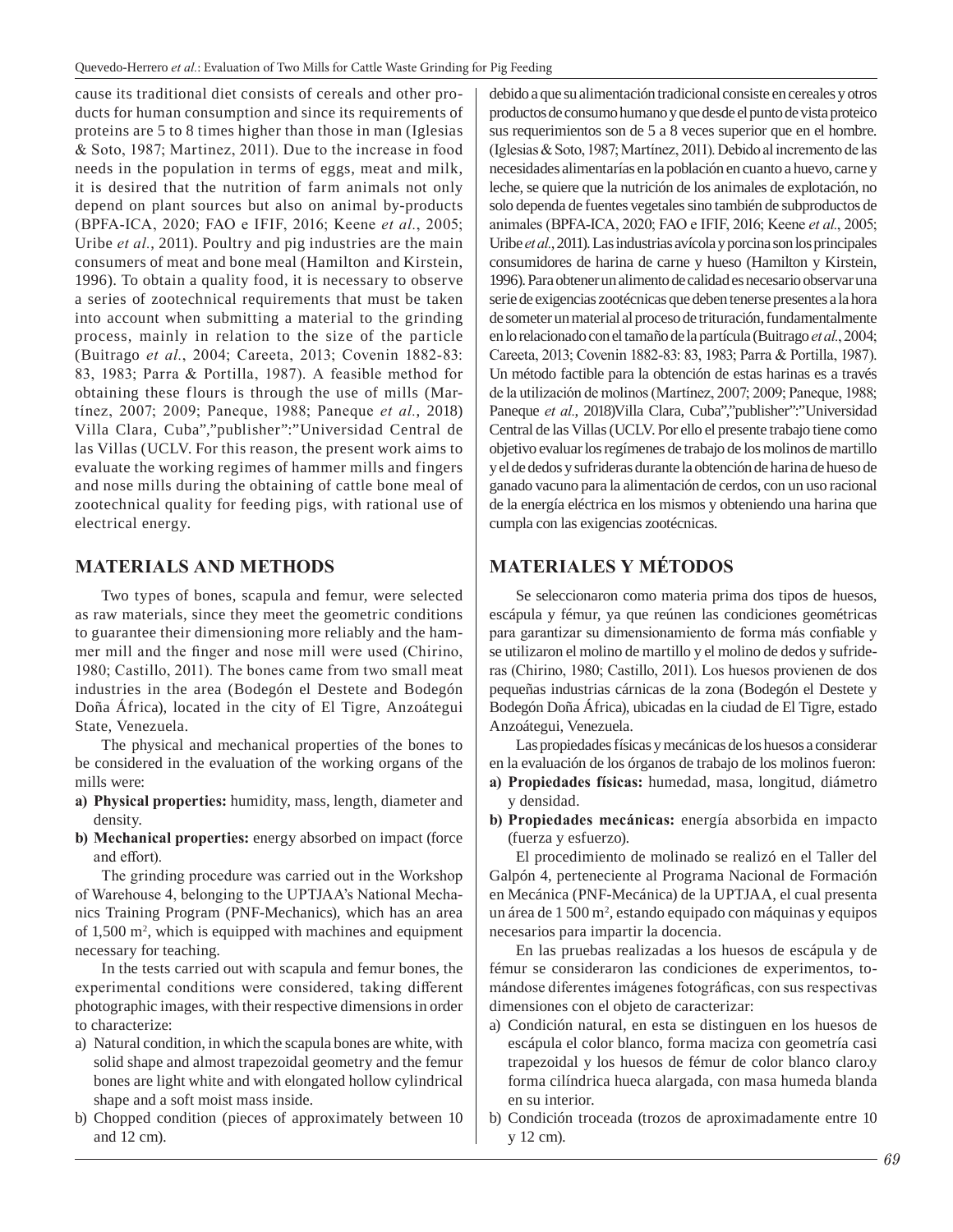a) Ground condition, to appreciate coloration and granulometry in bone meal (Ramos, 2010).

The DPM 4 hammer mill, manufactured in Brazil, is located in the Workshop of Warehouse 4, belonging to the UP-TJAA National Mechanics Training Program. It is a stationary machine, used to grind mainly grains, activated by means of a three-phase electric motor that is turned on manually and has the following characteristics: power 8 kW, voltage 220 V, nominal current 15.7 A, nominal speed 3,300 rpm (rotation frequency), it has 24 hammers, drum diameter 0.293 m, drum length 0.095 m, hammer length 0.115 m, hammer width 0.042 m and hammer thickness 0.005 m. It should be noted that due to the lack of the original motor of this mill, it was worked with a 4 kW and 1 790 rpm motor.

The tool or working organ consists of a hammer (mobile) and blades (fixed), which act by impacting the raw material, successively cutting it into smaller pieces until the corresponding flour granulometry is obtained.

The CADELMA brand finger and nose mill, manufactured in Maracaibo, Venezuela, is located in the same place and is a stationary machine that is used to grind mainly grains. It is activated by means of a three-phase electric motor that is turned on manually by the operator and it has the following characteristics: power 4 kW, voltage 220 V, nominal current 15.7 A, nominal speed 1,790 rpm (rotation frequency), it presents 3 steel blades in the shape of hands 0.15 m high, 0.8 m wide and 0.01 m thick, drum diameter 0.34 m and drum length 0.14 m. The tool or working organ consists of paddles in the form of fingers and fixed blades that cut the material before crushing it.

Both mills work with a motor whose power is below the technical requirements established by the manufacturers (15 kW).

To obtain the flour from the selected raw material, the following steps were carried out:

- **• Reception of the raw material**: The used bones were minced in sizes of different measures (random) to be able to be processed by the mills.
- **• Storage:** The raw material was transported to Warehouse 4 belonging to the Department of Mechanical Engineering of the UPTJAA, where it was stored to later proceed to carry out the experiments.
- **• Weighing and bagging in masses**: The chopped bone pieces were weighed in mass samples of 1, 2, 3, 4 and 5 kg (three portions or samples for each kg of weighed mass respectively), being subsequently bagged.
- **• Grinding**: Once the distribution of the samples was completed (weighing and bagging), they were ground in both mills under the same weight and motor power conditions (4 kW) in the same weighing order.
- **• Drying process**: The ground bone samples were subjected to free or natural convection drying for a period of sixtyseven (67) days.
- **• Sifting**: After the drying process, the ground material was sifted through 4, 2 and 1 mm sieves.

a) Condición molida, para apreciar en las harinas de hueso su coloración y granulometría (Ramos, 2010).

El molino de martillos DPM 4, fabricado en Brasil, se encuentra ubicado en el Taller del Galpón 4, perteneciente al Programa Nacional de Formación en Mecánica de la UPTJAA. Es una máquina estacionaria, utilizada para moler principalmente granos, activado por medio de un motor eléctrico trifásico que se enciende de forma manual y tiene las siguientes características: potencia 8 kW, voltaje 220 V, corriente nominal 15,7 A, velocidad nominal de 3 300 rpm (frecuencia de rotación), presenta 24 martillos, diámetro del tambor de 0,293 m, largo del tambor 0.095 m, largo del martillo 0,115 m, ancho del martillo 0,042 m y grosor del martillo de 0,005 m. cabe destacar que debido a la falta del motor original de este molino, se trabajó con un motor de 4 kW de potencia y 1 790 rpm.

La herramienta u órgano de trabajo consta de martillo (móvil) y cuchillas (fijas), que actúan impactando la materia prima cortándola sucesivamente en trozos más pequeños hasta obtener la correspondiente granulometría de la harina.

El molino de dedos y sufrideras marca CADELMA, fabricado en Maracaibo, Venezuela, se encuentra ubicado en el mismo lugar y es una máquina estacionaria que se utiliza para moler principalmente granos, es activado por medio de un motor eléctrico trifásico que es encendido por el operador de forma manual y tiene las siguientes características: potencia 4 kW, voltaje 220 V, corriente nominal 15,7 A, velocidad nominal de 1 790 rpm (frecuencia de rotación), presenta 3 paletas de acero en forma de manos con 0,15 m de alto, 0,8 m de ancho y 0,01 m de espesor, diámetro del tambor de 0,34 m, largo del tambor 0,14 m. La herramienta u órgano de trabajo consta de paletas en forma de dedos y cuchillas fijas que cortan el material antes de triturarlo.

Ambos molinos trabajan con un motor cuya potencia está por debajo de los requerimientos técnicos establecidos por los fabricantes (15 kW):

- Para obtener la harina a partir de la materia prima seleccionada, se realizaron los siguientes pasos:
- **• Recepción de la materia prima:** Los huesos usados se picaron en tamaños de diferentes medidas (aleatorias) para poder ser procesados por los molinos.
- **• Almacenamiento:** La materia prima fue transportada hasta el Galpón cuatro perteneciente al Departamento de Ingeniería Mecánica de la UPTJAA, donde fue almacenada para posteriormente proceder a realizar los experimentos.
- **• Pesado y embolsado en masas:** Los trozos de huesos picados fueron pesados en muestras de masas de 1, 2, 3, 4 y 5 kg (tres porciones o muestras por cada kg de masa pesada respectivamente), siendo embolsadas posteriormente.
- **• Molienda:** Cumplido la distribución de las muestras (pesado y embolsado), se procedió a moler en ambos molinos en las mismas condiciones de peso y potencia del motor (4kW) en el mismo orden de pesaje.
- **• Proceso de secado:** Las muestras de huesos molidos, fueron sometidas a un secado a convección libre o natural, por un lapso de sesenta y siete (67) días.
- **• Tamizado:** Transcurrido el proceso de secado, se procedió a tamizar la materia molida en los tamices de 4, 2 y 1 mm.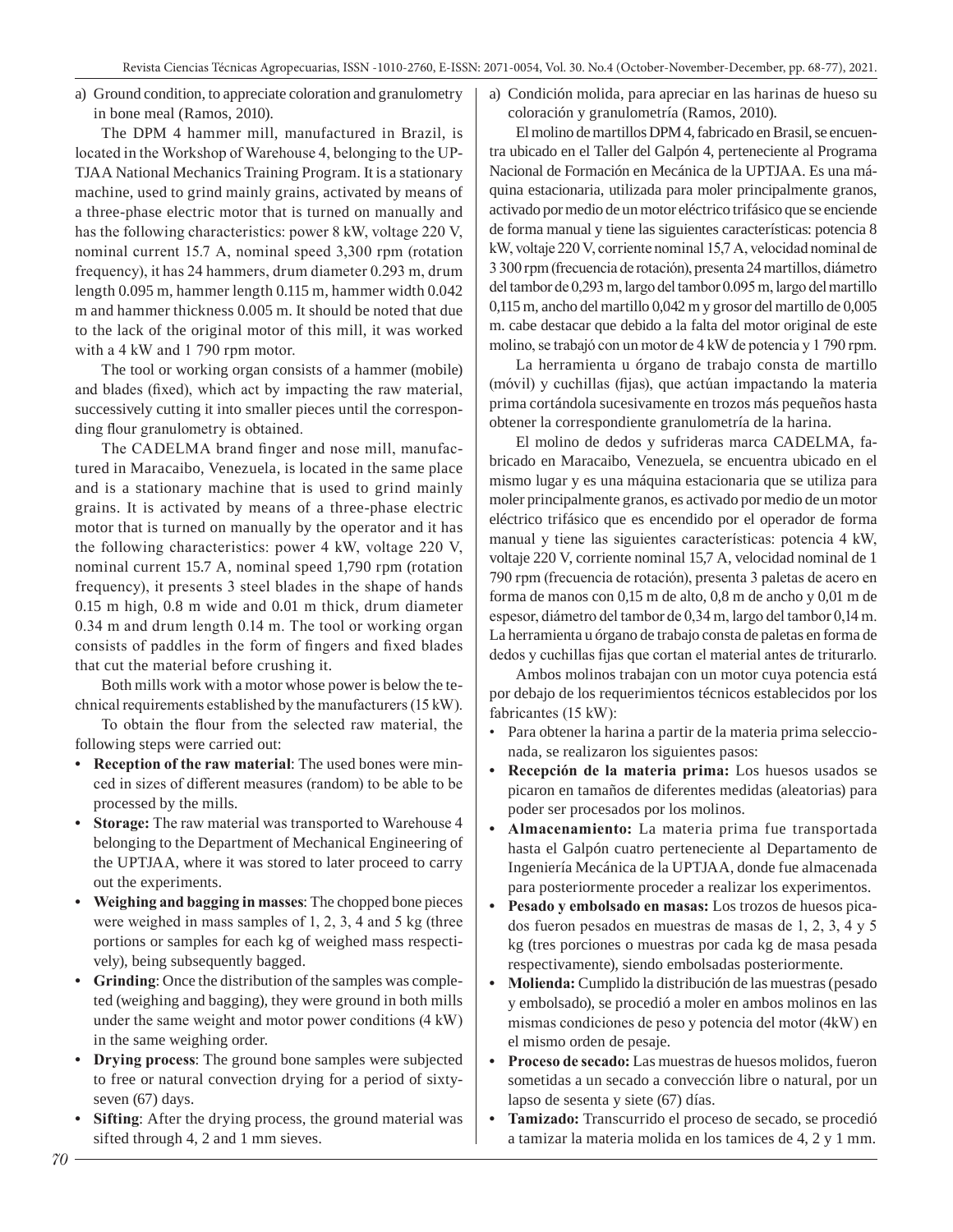## **RESULTS AND DISCUSSION**

## **Analysis of the Physical-Mechanical Properties of Cattle Bones for their Crushing**

Tables 1 and 2 show the measurements of mass, length, thickness and diameters of the bones of cattle scapulae and femur, with their respective averages; while Table 3 shows the function models: exponential, linear, logarithmic, polynomial order 2 and potential (Walpole *et al.*, 1999; 2012).

# **RESULTADOS Y DISCUSIÓN**

#### **Análisis de las propiedades físico mecánicas de los huesos de ganado vacuno para su trituración.**

En las Tablas 1 y 2 se muestran las medidas de masa, longitud, espesor y diámetros de los huesos de ganado vacuno escápula y fémur, con sus respectivos promedios; mientras que en la Tabla 3 se muestran los modelos de funciones: exponencial, lineal, logarítmica, polinómica orden 2 y potencial (Walpole *et al.*, 1999; 2012).

|             |        |         |     | 17111171 1. летичная ис 109 писявя ис сясарина |      |                          |              |      |  |
|-------------|--------|---------|-----|------------------------------------------------|------|--------------------------|--------------|------|--|
| <b>Bone</b> | Sample | Mass(g) |     | Length (mm)                                    |      | <b>Thickness</b><br>(mm) | Average (mm) |      |  |
|             |        | m       | L.  | L,                                             | e.   |                          | m            | L.   |  |
|             |        | 730     | 370 | 400                                            | 17.3 | 10.9<br>5.2              | 385          | 11.1 |  |
|             | 2      | 750     | 350 | 390                                            | 19.9 | 9.8<br>4.6               | 370          | 11.4 |  |
|             | 3      | 750     | 370 | 395                                            | 19.7 | 13.9<br>6.8              | 382          | 13.5 |  |
|             | 4      | 780     | 370 | 380                                            | 19.0 | 13.5<br>7.2              | 375          | 13.2 |  |
|             | 5      | 1050    | 385 | 400                                            | 27.4 | 18.6<br>7.0              | 392          | 17.7 |  |
| Scapula     | 6      | 900     | 370 | 380                                            | 19.7 | 8.0<br>12.7              | 375          | 13.5 |  |
|             | 7      | 800     | 370 | 400                                            | 19.6 | 13.1<br>5.5              | 385          | 12.7 |  |
|             | 8      | 800     | 380 | 400                                            | 21.9 | 13.0<br>7.0              | 390          | 14.0 |  |
|             | 9      | 1180    | 380 | 420                                            | 24   | 16.6<br>9.4              | 400          | 16.7 |  |

#### **TABLE 1. Scapula bone measurements TABLA 1. Medidas de los huesos de escápula**

#### **TABLE 2. Measurements of the femur bones TABLA 2. Medidas de los huesos de fémur**

|       | <b>Sample</b>  | Mass(g) |         | Length (mm)      |         |       | Diameter (mm) |        |                 | Average (mm) |
|-------|----------------|---------|---------|------------------|---------|-------|---------------|--------|-----------------|--------------|
| Bone  | m<br>ш,        | $L_{2}$ | $L_{3}$ | $\mathbf{D}_{1}$ | $D_{2}$ |       | $D_3$         | Length | <b>Diameter</b> |              |
|       |                | 1700    | 370     | 350              | 390     | 51,6  | 10.9          | 49.05  | 370             | 47.4         |
|       | $\overline{2}$ | 2070    | 350     | 380              | 410     | 56    | 9.8           | 51.2   | 396.7           | 50           |
|       | 3              | 2030    | 370     | 370              | 410     | 56.85 | 13.9          | 51.2   | 390             | 50.3         |
|       | $\overline{4}$ | 2070    | 370     | 340              | 400     | 58.2  | 13.5          | 52.9   | 366.7           | 51.5         |
| Femur | 5              | 1850    | 385     | 360              | 400     | 56.1  | 18.6          | 52.7   | 380             | 50.6         |
|       | 6              | 1970    | 370     | 340              | 390     | 19.7  | 12.7          | 52.9   | 363.3           | 52.1         |
|       | 7              | 1770    | 370     | 360              | 400     | 19.6  | 13.1          | 54.9   | 380             | 48.9         |
|       | 8              | 1850    | 380     | 350              | 380     | 21.9  | 13.0          | 55     | 363.3           | 49.4         |
|       | 9              | 2400    | 380     | 360              | 420     | 24    | 16.6          | 57.05  | 390             | 54.3         |

**TABLE 3. Function Models, statistical requirement of correlation R2 TABLA 3. Modelos de Funciones, requerimiento estadístico de correlación R2**

| <b>Models</b>                         | <b>Bone-Requirements-Measurements</b> |               |                  |               |                |               |                 |               |  |  |
|---------------------------------------|---------------------------------------|---------------|------------------|---------------|----------------|---------------|-----------------|---------------|--|--|
|                                       |                                       | a) Scapula    |                  |               |                |               | b) Femur        |               |  |  |
|                                       | Length                                |               | <b>Thickness</b> |               | Length         |               | <b>Diameter</b> |               |  |  |
| <b>Features</b>                       | $\mathbb{R}^2$                        | $\frac{0}{0}$ | $\mathbb{R}^2$   | $\frac{0}{0}$ | $\mathbb{R}^2$ | $\frac{0}{0}$ | $\mathbb{R}^2$  | $\frac{0}{0}$ |  |  |
| Exponential                           | 0.4721                                | 47.21         | 0.7541           | 75.41         | 0.2168         | 21.68         | 0.7726          | 77.26         |  |  |
| Linear                                | 0.4810                                | 48.10         | 0.7762           | 77.62         | 0.2205         | 22.05         | 0.7776          | 77.76         |  |  |
| Logarithmic                           | 0.4600                                | 46.00         | 0.7923           | 79.23         | 0.2163         | 21.63         | 0.7797          | 77.97         |  |  |
| Polynomial of Order<br>$\overline{c}$ | 0.5395                                | 53.95         | 0.8128           | 81.28         | 0.2234         | 22.34         | 0.7786          | 77.86         |  |  |
| Potential                             | 0.4516                                | 45.16         | 0.7780           | 77.80         | 0.2124         | 21.24         | 0.7720          | 77.20         |  |  |

According to the data obtained in Tables 1 and 2, it can be observed that, for the scapula bone, the thickness has better conditions regarding the position for the impact test on the Sharpy pendulum.

De acuerdo a los datos obtenidos en las Tablas 1 y 2, se puede observar que, para el hueso de escápula, el espesor posee mejores condiciones en cuanto a la posición para el ensayo de impacto en el péndulo Sharpy.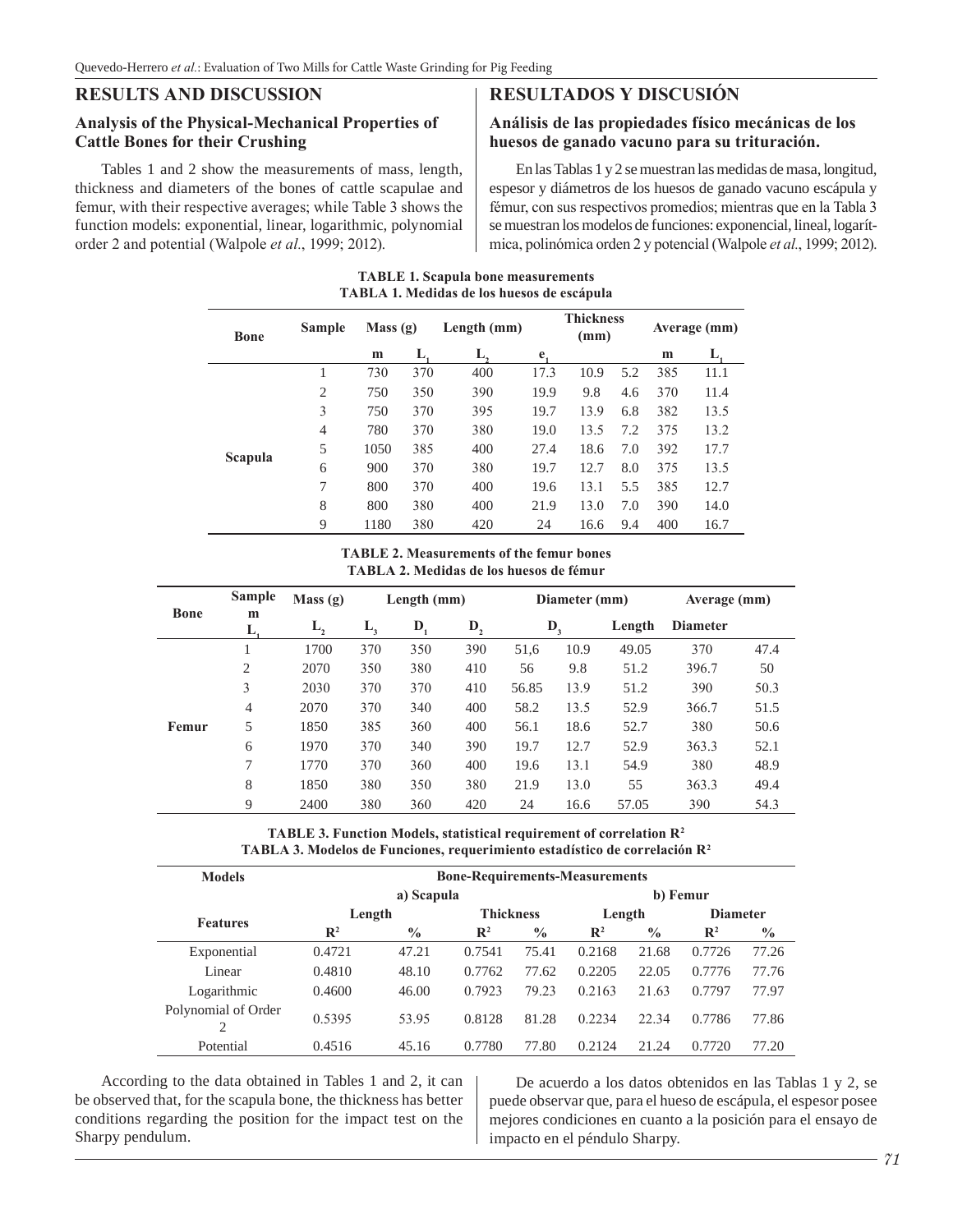On the other hand, for the femur bone, the best position for the impact test is the diameter compared to the length in the Sharpy pendulum.

#### **Analysis of the Operational Parameters Depending on the Quality of the Crushed**

Table 4 shows the operational parameters of the finger, nose and hammer mills.

Por otra parte, para el hueso fémur, la mejor posición para el ensayo de impacto es el diámetro en comparación con la longitud en el péndulo Sharpy.

#### **Análisis de los parámetros operacionales en función de la calidad del triturado**

En la Tabla 4 se muestran los parámetros operacionales de los molinos de dedos y sufrideras y de martillo.

| TABLE 4. Matrix of operational parameters of the finger and nose mill and hammer mill             |
|---------------------------------------------------------------------------------------------------|
| TABLA 4. Matriz de parámetros operacionales del molino de dedos y sufrideras y molino de martillo |

|                   | Finger and nose mill |             |               |                             |                | Hammer mill              |         |          |                |                |  |
|-------------------|----------------------|-------------|---------------|-----------------------------|----------------|--------------------------|---------|----------|----------------|----------------|--|
|                   |                      |             |               | <b>Granulometries at 67</b> |                | <b>Granulometries at</b> |         |          |                |                |  |
| $N^{\circ}$ Tests | <b>Initial</b>       | <b>Bone</b> | <b>Milled</b> | davs                        |                |                          | Ground  |          | 67 days        |                |  |
|                   | mass (kg)            |             | time(s)       | 1 mm                        | $2 \text{ mm}$ | $\overline{\mathbf{4}}$  | time(s) | mm       | $2 \text{ mm}$ | $4 \text{ mm}$ |  |
|                   |                      |             |               |                             |                | mm                       |         |          |                |                |  |
|                   | 1000                 | femur       | 120.23        | $\Omega$                    | $\Omega$       | 100                      | 60.15   | $\Omega$ | 50             | 200            |  |
| $\overline{2}$    | 1000                 | Scapula     | 120.5         | $\overline{0}$              | 50             | 50                       | 45.65   | 25       | 100            | 300            |  |
| 1                 | 2000                 | femur       | 180.49        | $\Omega$                    | 50             | 150                      | 60.57   | 50       | 150            | 400            |  |
| 2                 | 2000                 | Scapula     | 240.12        | 50                          | 100            | 400                      | 60.2    | 50       | 150            | 500            |  |
| ı.                | 3000                 | femur       | 300.42        | $\Omega$                    | 50             | 200                      | 120.46  | 50       | 200            | 500            |  |
| $\overline{2}$    | 3000                 | Scapula     | 360.47        | 100                         | 200            | 700                      | 120.42  | 100      | 200            | 700            |  |
| 1                 | 4000                 | femur       | 480.36        | 50                          | 200            | 600                      | 120.5   | 50       | 250            | 800            |  |
| $\overline{2}$    | 4000                 | Scapula     | 540.18        | 100                         | 300            | 900                      | 120.59  | 150      | 400            | 1100           |  |
|                   | 5000                 | femur       | 660.45        | 100                         | 300            | 800                      | 240.01  | 150      | 400            | 1200           |  |
| $\overline{2}$    | 5000                 | Scapula     | 900.12        | 150                         | 400            | 1200                     | 125.56  | 150      | 500            | 1500           |  |

Source. The authors

Figure 1 shows the measurements (length, thickness and diameter) against bone mass (scapula and femur). According to the data obtained in Figure 1, it can be observed that, for the scapula bone, the thickness has better conditions regarding the position for the impact test on the Sharpy pendulum. On the other hand, for the femur bone, the best position for the impact test is the diameter compared to the length in the Sharpy pendulum.

En la Figura 1 se muestran las medidas (longitud, espesor y diámetro) contra masa de los huesos (escápula y fémur). De acuerdo a los datos obtenidos en la Figura 1, se puede observar que, para el hueso de escápula, el espesor posee mejores condiciones en cuanto a la posición para el ensayo de impacto en el péndulo Sharpy. Por otra parte, para el hueso fémur, la mejor posición para el ensayo de impacto es el diámetro en comparación con la longitud en el péndulo Sharpy.



FIGURE 1. Measurements (length, thickness and diameter) against bone mass (scapula and femur). FIGURA 1. Medidas (longitud, espesor y diámetro) contra masa de los huesos (escápula y fémur).

Figure 2 shows the behavior of the initial mass as a function of time of the finger and nose mill to determine the mass after the grinding and drying process.

En la Figura 2 se muestra el comportamiento de la masa inicial en función del tiempo del molino de dedos y sufrideras para determinar la masa luego del proceso de molido y secado.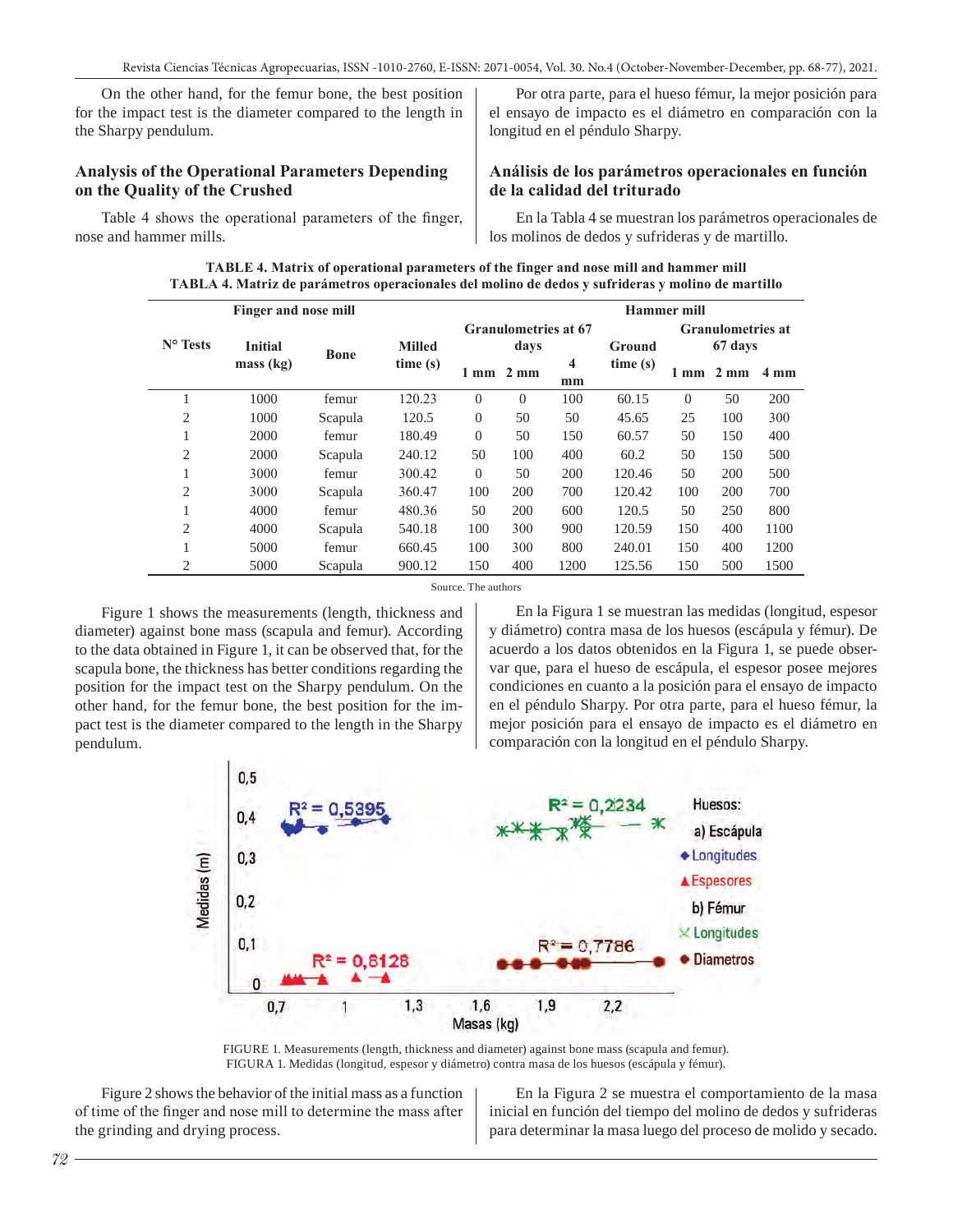

FIGURE 2. Mass as a function of time of the finger and nose mill. FIGURA 2. Masa en función del tiempo del molino de dedos y sufrideras.

Figure 3 shows the granulometric behavior of the femur and scapula bones, for the finger and nose mill after 67 days of free convection drying using 1, 2 and 4 mm sieves. It was observed that for the 1 mm and 2 mm sieves, the amount of mass was very low.

However, using the 4 mm sieve, it was observed that for the scapula bone the amount of mass that passed through the sieve was greater than the amount of the femur bone mass that passed through it.

Therefore, the scapula bone is better for sieving in this type of mill. Figure 3 shows the behavior of the initial mass as a function of the hammer mill time to determine the mass obtained after the grinding and drying process.

En la Figura 3 se muestra el comportamiento granulométrico del hueso de fémur y escápula, para el molino de dedos y sufrideras luego de 67 días de secado a convección libre usando tamices de 1, 2 y 4 mm. Se pudo observar que para los tamices de 1 mm y 2 mm, la cantidad de masa fue muy escasa.

Sin embargo para el hueso de fémur y el hueso de escápula, usando el tamiz de 4 mm se observó que para el hueso de escápula la cantidad de masa que pasó por el tamiz de 4 mm fue superior a la cantidad de masa que pasó de hueso de fémur. Por lo tanto el hueso de escápula es mejor para el tamizado en este tipo de molino.

En la Figura 3 se muestra el comportamiento de la masa inicial en función del tiempo del molino de martillo para determinar la masa obtenida luego del proceso de molido y secado.



FIGURE 3. Initial mass as a function of hammer mill time (Table 4). FIGURA 3. Masa inicial en función del tiempo del molino de martillo (Tabla 4).

Figure 3 shows the granulometric behavior of the femur and scapula bone for the hammer mill after 67 days of free convection drying using 1, 2 and 4 mm sieves. It was observed that for the 1 and 2 mm sieves, the amount of mass obtained was very low.

Se observa en la Figura 3 el comportamiento granulométrico del hueso de fémur y escápula para el molino de martillo luego de 67 días de secado a convección libre usando tamices de 1, 2 y 4 mm. Se pudo observar que para los tamices de 1 y 2  mm, la cantidad de masa obtenida, fue muy escasa.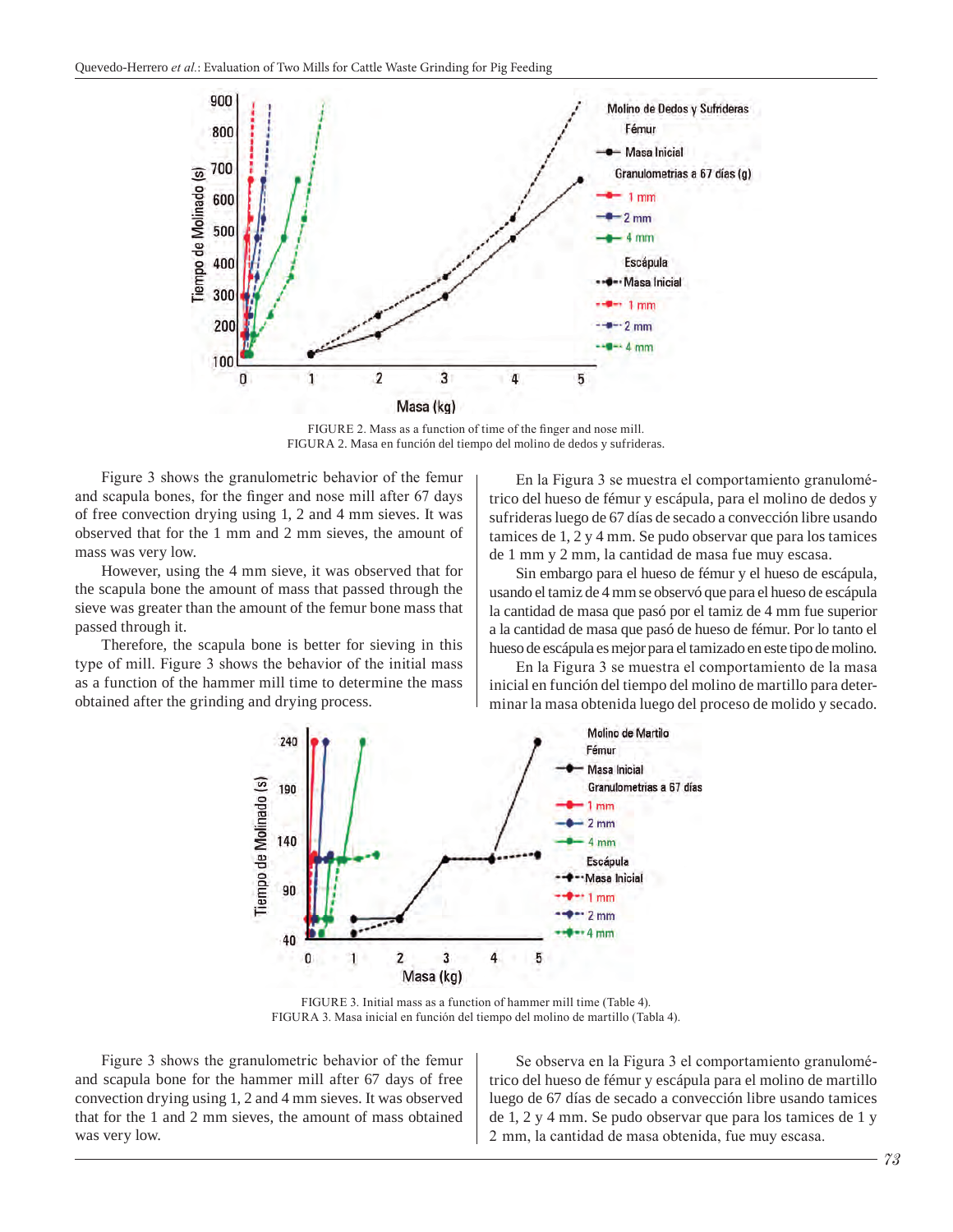However, using the 4 mm sieve it was observed that for the scapula bone the amount of mass that passed through the 4 mm sieve was greater than the amount of mass of femur bone that passed through it. Therefore, the hammer mill also has a better response in crushing the scapula bone as a greater amount of final mass is obtained during sieving.

Considering the operational parameters of the mills (finger and nose and hammer mills), where both worked with a 4 kW motor, and according to Figures 2 and 3, it was observed that the hammer mill carried out the crushing process of the bones in less time and with a greater quantity of flour passed through the 4 mm sieve, the scapula bone being better.

#### **Analysis of Operational Parameters Based on Energy Consumption**

Table 5 establishes the operational parameters of the finger and nose mill and the hammer mill for determining energy consumption.

Sin embargo para el hueso de fémur y el hueso de escápula, usando el tamiz de 4 mm se observó que para el hueso de escápula la cantidad de masa que pasó por el tamiz de 4 mm fue superior a la cantidad de masa que pasó de hueso de fémur. Por lo tanto el molino de martillo también tiene mejor respuesta en la trituración del hueso de escápula al obtenerse mayor cantidad de masa final durante el tamizado.

Considerando los parámetros operacionales de los molinos (de dedos y sufrideras y de martillo), donde ambos trabajaron con un motor de 4 kW, y de acuerdo a las Figuras 2 y 3, se pudo observar que el molino de martillo realizó el proceso de trituración de los huesos en menor tiempo y con mayor cantidad de harina pasada por la criba de 4 mm, siendo mejor el hueso de escápula.

#### **Análisis de los parámetros operacionales en función del consumo de energía**

En la Tabla 5 se establecen los parámetros operacionales del molino de dedos y sufrideras y el molino de martillo para la determinación del consumo energético.

|  | TABLE 5. Matrix of energy consumption parameters of the finger and nose mill and hammer mill              |  |
|--|-----------------------------------------------------------------------------------------------------------|--|
|  | TABLA 5. Matriz de parámetros de consumo de energía del molino de dedos y sufrideras y molino de martillo |  |

| Parameters for finger and nose mill |             |      |                                      |        |                 | <b>Parameters for hammer mill</b>     |                            |                      |                                   |      |      |  |
|-------------------------------------|-------------|------|--------------------------------------|--------|-----------------|---------------------------------------|----------------------------|----------------------|-----------------------------------|------|------|--|
| N <sup>o</sup> Tests                | <b>Bone</b> |      | <b>Milled</b><br>mass                |        | Intensity $(A)$ | <b>Rotation</b><br>frequency<br>[rpm] | <b>Milled</b><br>mass (kg) |                      | Intensity $(A)$                   |      |      |  |
|                                     |             |      | $\left(\mathrm{kg}\right)$<br>Line 1 | Line 2 | Line<br>3       | Engine<br><b>Center</b>               | Line 1                     | Line<br>$\mathbf{2}$ | Engine<br>Line 3<br><b>Center</b> |      |      |  |
|                                     | femur       | 750  | 14                                   | 16     | 15              | 1700                                  | 900                        | 14.3                 | 16                                | 15   | 1775 |  |
| 2                                   | Scapula     | 850  | 14.8                                 | 15.2   | 16.3            | 1796                                  | 800                        | 13                   | 15.4                              | 14   | 1720 |  |
|                                     | femur       | 1850 | 14.9                                 | 16.4   | 17              | 1700                                  | 1800                       | 15                   | 18                                | 16   | 1782 |  |
| 2                                   | Scapula     | 1750 | 14                                   | 16     | 15.9            | 1750                                  | 1700                       | 14                   | 16                                | 15.9 | 1760 |  |
| 1                                   | femur       | 2700 | 15.2                                 | 18     | 19.4            | 1720                                  | 2600                       | 17.6                 | 20.7                              | 16   | 1749 |  |
| 2                                   | Scapula     | 2600 | 18.4                                 | 19     | 21.2            | 1780                                  | 2550                       | 16                   | 21.8                              | 19   | 1730 |  |
|                                     | femur       | 3450 | 22.1                                 | 19.5   | 18              | 1740                                  | 3300                       | 16.8                 | 19.5                              | 18   | 1780 |  |
| 2                                   | Scapula     | 3650 | 15                                   | 18.5   | 22.2            | 1790                                  | 3700                       | 15.3                 | 17                                | 16.4 | 1745 |  |
| 1                                   | femur       | 4450 | 16.4                                 | 15.3   | 19.15           | 1760                                  | 4600                       | 18.5                 | 22.1                              | 19   | 1765 |  |
| 2                                   | Scapula     | 4500 | 16.8                                 | 17     | 19              | 1785                                  | 4400                       | 16                   | 17.4                              | 14.2 | 1748 |  |

Source. The authors

Figure 4 shows the variation in intensity as a function of the mass processed for the finger and nose mill.

En la Figura 4 se observa la variación de la intensidad en función a la masa procesada para el molino de dedos y sufrideras.



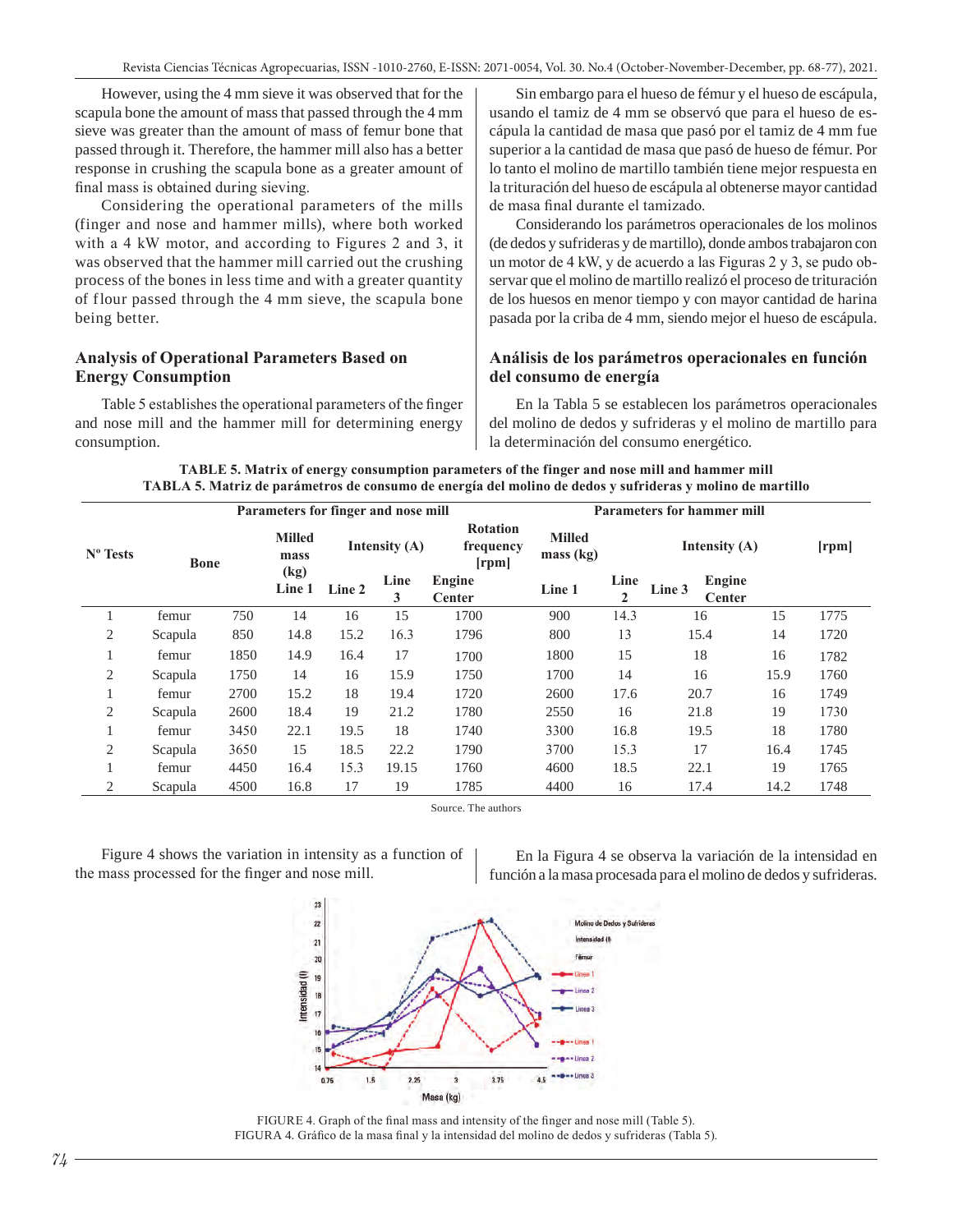It is observed in Figure 4 that for the finger and nose mill, the increase in intensity was reflected in line 1 and line 2, for the femur bone compared to the scapula bone. However, in line 3 the increase in intensity was present in the scapula bone compared to the femur bone, although this difference was not significant.

Figure 5 shows the variation of the intensity as a function of the mass processed for the hammer mill.

Se observa en la Figura 4 que para el molino de dedos y sufrideras, el incremento de la intensidad se reflejó en la línea 1 y la línea 2, para el hueso de fémur en comparación con el hueso de escápula. Sin embargo en la línea 3 el incremento de la intensidad se hizo presente en el hueso de escápula en comparación al hueso de fémur, aunque esta diferencia no resultó significativa.

En la Figura 5 se observa la variación de la intensidad en función a la masa procesada para el molino de martillo.



FIGURE 5. Mass as a function of intensity, hammer mill (Table 5) FIGURA 5. Masa en función de la intensidad, molino de martillo (Tabla 5)

It is observed in the graph of Figure 5 that for the hammer mill the increase in intensity for line 1 was present with the femur bone with respect to the scapula bone. However, for line 3, the increase in intensity was reflected in the femur bone, compared to the scapula bone.

The comparison of the electrical consumption was determined with the finger and nose mills and the hammer mill in work operations of grinding the bones of the femur and scapula, since the motor source consumed electrical energy in a triphasic way (three lines of current). The behavior of this parameter is shown in Figures 4 and 5, indicating consumption decrease or increase in the crushing process as a function of time. As a result, the finger and nose mill consumed more electrical energy according to the increase in intensity since the contact between the grinding organ and the material required more grinding time because it was slower, making the grinding process slower.

**Results of the Determination of the Theoretical (qt) and Real (qr) Productivity and the Efficiency (e) of the Hammer Mill and the Finger and Nose Mill**

**Hammer mill**: Having the characteristics of this mill and using the equation represented in Table 6, the theoretical productivity of the hammer mill was obtained.

Se observa en la gráfica de la Figura 5 que para el molino de martillo el incremento en la intensidad para la línea 1, se hizo presente con el hueso de fémur respecto al hueso de escápula. Sin embargo para la línea 3, el incremento de la intensidad se reflejó en el hueso de fémur, en comparación al hueso de escápula.

La comparación del consumo eléctrico se determinó con los molinos de dedos y sufrideras y el molino de martillo en operaciones de trabajo de molienda de huesos de fémur y escápula, ya que la fuente motriz consumió de forma trifásica (tres líneas de corriente), energía eléctrica considerándose la conducta de este parámetro en las Figuras 4 y 5, indicativo del consumo si disminuye o aumenta en este proceso de trituración en función del tiempo. Resultando que el molino de dedos y sufrideras consumió más energía eléctrica de acuerdo al aumento de la intensidad ya que el contacto entre el órgano triturador y la materia requirió más tiempo de molido debido a que tuvo menor rapidez haciendo el proceso de triturado más lento.

**Resultados de la determinación de la productividad teórica (qt), real (qr) y eficiencia (e) del molino de martillo y el molino de dedos y sufrideras**

**Molino de martillo:** Teniendo las características de este molino y usando la ecuación representada en la Tabla 6 se obtuvo la productividad teórica del molino de martillo.

| TABLA 6. Productividad teorica del molino de martillo |                  |                |                                    |             |                                                              |  |  |  |  |  |
|-------------------------------------------------------|------------------|----------------|------------------------------------|-------------|--------------------------------------------------------------|--|--|--|--|--|
|                                                       | Diameter,<br>(m) | Length,<br>(m) | $\rho$ bone density,<br>$(kg/m^3)$ | n,<br>(rpm) | qt, (kg/s)<br>$qt=k \cdot D^2 \cdot L \cdot \rho \cdot n/60$ |  |  |  |  |  |
| $(2.2.10)$ <sup>4</sup> )                             | 0.293            | 0.095          | 1900                               | 1790        | 0.092                                                        |  |  |  |  |  |

**TABLE 6. Theoretical productivity of the hammer mill TABLA 6. Productividad teórica del molino de martillo**

From the data and the equation  $qr = m/t$  (amount of mass processed during machine work/clean work time), the

A partir de los datos y la ecuación qr=m*/*t (Cantidad de masa procesada durante el trabajo de la máquina/tiempo de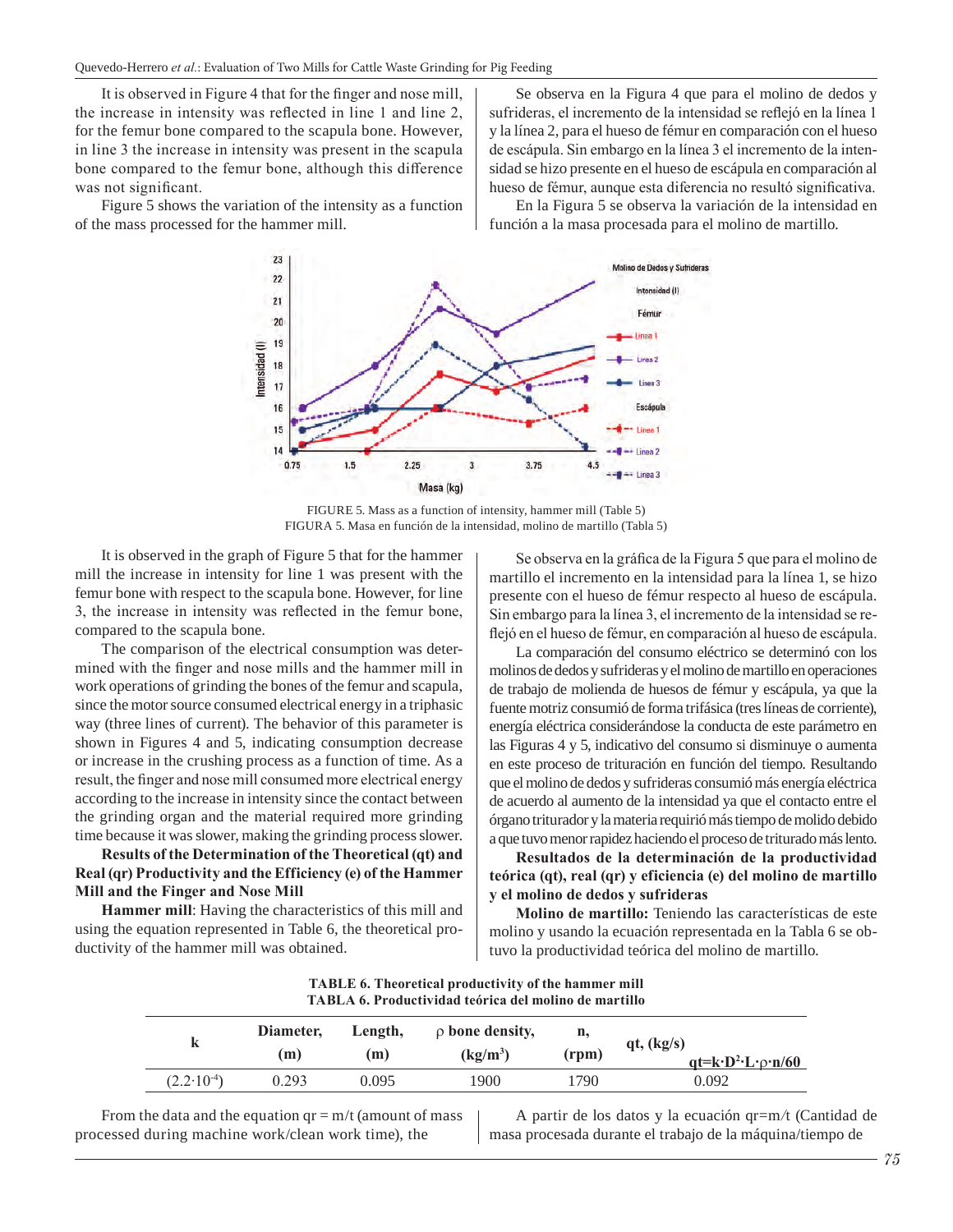real productivity (qr) was obtained, resulting in 0.028 kg / s for hammer mill. Substituting in the equation  $e = \frac{qr}{r}$ qt, the efficiency of the hammer mill was obtained, resulting in 0.30 (30%).

**Finger and nose mill:** Having the characteristics of this mill and using the equation in Table 6, the theoretical productivity of the finger and nose mill was obtained, represented in Table 7.

trabajo limpio), se obtuvo la productividad real (qr) dando como resultado 0,028 kg/s para molino de martillo. Sustituyendo en la ecuación  $e = \frac{qr}{qt}$ , se obtuvo la eficiencia del molino de martillo dando como resultado 0,30 (30%).

**Molino de dedos y sufrideras:** Teniendo las características de este molino y usando la ecuación de la Tabla 6 se obtuvo la productividad teórica del molino de dedos y sufrideras, representada en la Tabla 7.

**TABLE 7. Theoretical productivity of the finger and nose mill TABLA 7. Productividad teórica del molino de dedos y sufrideras**

|                                  |  | $D_2(m)$ L, (m) $\rho$ bone density (kg/m <sup>3</sup> ) n, (rpm) qt, (kg/s) |      |       |
|----------------------------------|--|------------------------------------------------------------------------------|------|-------|
| $(2.2 \cdot 10^{-4})$ 0.34 0.015 |  | 1900                                                                         | 1790 | 0.063 |
|                                  |  |                                                                              |      |       |

Using the same equation, the real productivity (qr) was obtained, resulting in 0.0076 kg/s, for the finger and nose mill. In the same way, the efficiency (e), of the finger and nose mill, was obtained, resulting in 0.12 (12%).

## **Determination of the Most Rational Variant of Bone Crushing Based on the Quality of the Crushing and Energy Consumption**

Considering the operational parameters studied for finger and nose mill and hammer mill, when comparing the quality of crushing and their energy consumption, it was determined that the hammer mill has greater efficiency than the finger and nose mill (30% for the hammer mill and 12% for the finger and nose mills), in addition, the speed developed by the hammer mill during the milling process is higher than that of the finger and nose mills, which allows obtaining particles with a granulometry of the flour that meets the zootechnical requirement of pig feed. In reference to energy consumption, the finger and nose mill had higher consumption according to the increase in the intensity of the current, since the contact between the grinding organ and the material to be processed required more time in the grinding work, because it makes the crushing process slower and less efficient, due to its slower crushing speed.

# **CONCLUSIONS**

- In determining the physical-mechanical properties, it was observed that the scapula bone has greater hardness than that of the femur, so it requires greater effort during the grinding process, with the hammer mill behaving with better destructive capacity than the finger and nose mill.
- The highest energy consumption was observed with the finger and nose mill, caused by the contact between the crushing organ and the processed bones, requiring a longer time in the grinding process, being less efficient and slower than the hammer mill.
- The actual productivity of the hammer mill was higher than that of the finger and nose mill during the process of grinding of the scapula and femur bones, so to obtain bone meal the hammer mill was more efficient with a 30%.

Usando la misma ecuación se obtuvo la productividad real (qr) dando como resultado 0,0076 kg/s, para el molino de dedos y sufrideras. De igual modo, se obtuvo la eficiencia (e), de molino de dedos y sufrideras dando como resultado 0,12 (12%).

## **Determinación de la variante más racional del triturado de huesos en base a la calidad del triturado y el consumo de energía**

Considerando los parámetros operacionales estudiados (molino de dedos y sufrideras y molino de martillo), al comparar la calidad de triturado y consumo energético de los mismos, se determinó que el molino de martillo tiene mayor eficiencia que el molino de dedos y sufrideras (30% para el molino de martillo y 12% el de dedos y sufrideras), además la velocidad desarrollada por el molino de martillo durante el proceso de molinado es superior que el de dedos y sufrideras, lo cual permite la obtención de partículas con una granulometría de la harina que cumple con la exigencia zootécnica de los alimentos para cerdos. Ahora, con respecto al consumo energético, el molino de dedos y sufrideras tuvo mayor consumo de acuerdo al aumento de la intensidad de la corriente, ya que el contacto entre el órgano triturador y la materia a procesar requirió en la labor de molido más tiempo, debido a que hace el proceso de triturado más lento y menos eficiente, por tener menor rapidez de triturado.

# **CONCLUSIONES**

- En la determinación de las propiedades físico- mecánicas se observó que el hueso de escápula presenta mayor dureza que el de fémur por lo que necesita de mayor esfuerzo durante el proceso de molinado, comportándose el molino de martillo con mejor capacidad destructiva que el de dedos y sufrideras.
- El mayor consumo energético se observó con el molino de dedos y sufrideras causado por el contacto entre el órgano triturador y los huesos procesados, requiriendo un mayor tiempo en el proceso de molido, siendo este menos eficiente y más lento que el molino de martillos.
- La productividad real del molino de martillo resultó superior a la del molino de dedos y sufrideras durante el proceso de molienda de los huesos de escápula y fémur, por lo que para la obtención de harina de hueso resultó más eficiente el molino de martillo con un 30%.